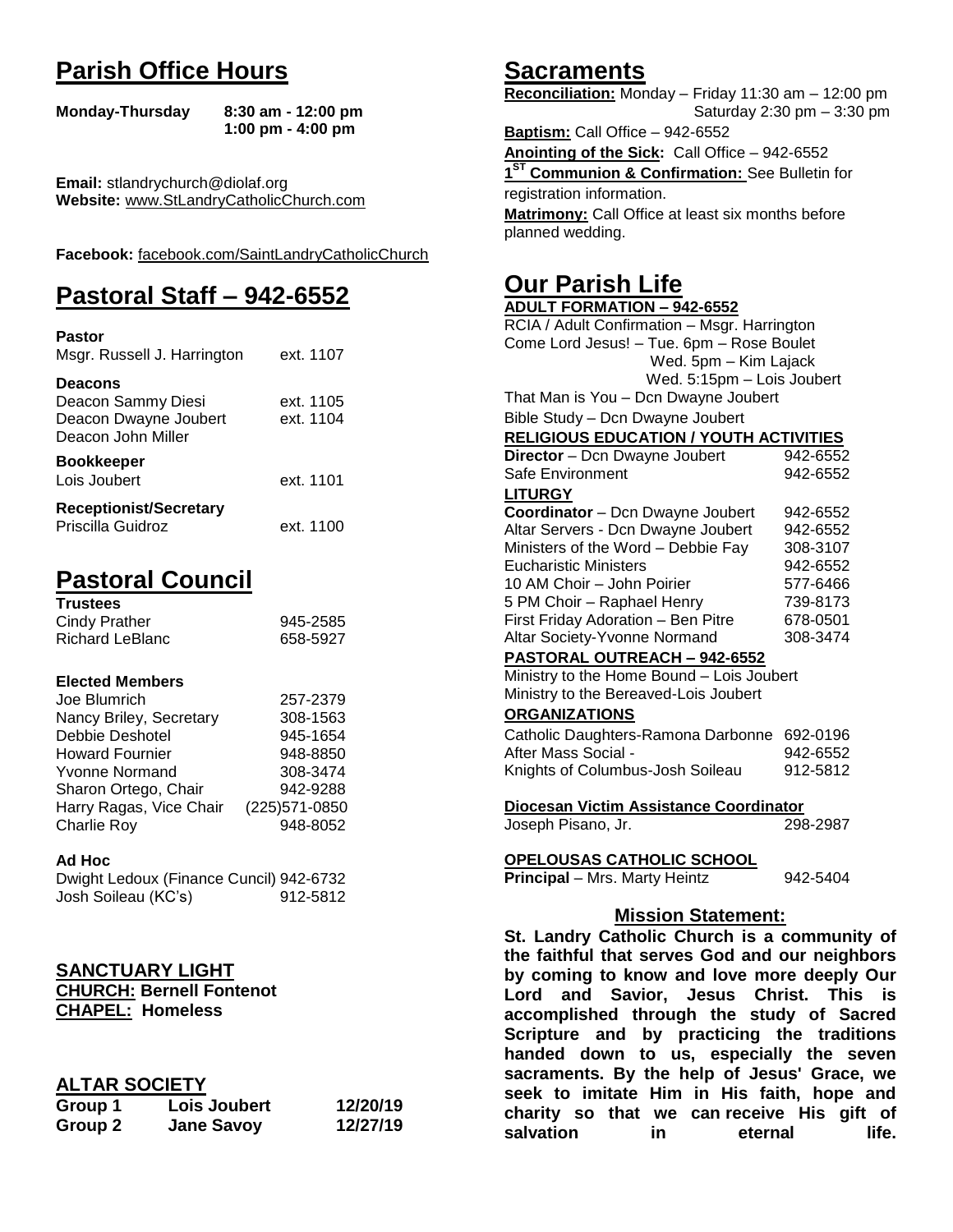**Volume 68, No. 50 –** *Third Sunday of Advent* **– December 15, <sup>2019</sup>**

# *From the desk of Msgr. Harrington…*

"A voice crying out in the wilderness." Those are the words sacred scripture uses to introduce the adult John the Baptist. He is the prophet serving as witness to the Messianic Age. He is the wilderness-voice that awakens the sleeping world to the one who will change everything, who will electrify this world with the power of His love. He is the son of Zechariah and Elizabeth who stirs in the presence of the Holy One.

Who was John? We know he was the cousin of Jesus, born to an older couple who were thought to be barren. We know he felt compelled to go into the desert, surviving on locusts and wild honey. He comes out of that experience, preaching of baptism for the forgiveness of sins and the need to change one's life in order to welcome the Messiah, the Promised One. He baptizes Jesus in the Jordan, is eventually arrested and beheaded for witnessing to the truth.

Who was this dangerous, challenging prophet? What made him go into the desert? Were his parents, Elizabeth and Zechariah, disappointed in his decision? Did he break their hearts when he left them? Were they still alive when he wrestled with the Word of God in the desert? What gave him his passion, his zeal, his relentless faith? How did he arrive at the conclusion that he must diminish as Jesus' way brightened? When he was in Herod's prison, did he wonder if he maybe made the wrong decisions or that maybe God had abandoned him?

John was a true prophet, set on fire by the hand of God. His whole being was consumed with longing for the life-giving God who created something out of nothing, who brought life into desert and made the highways straight so that others could find Him. John knew God. God did not abandon him but gave him the confidence of His presence to endure, to thrive and not solely survive.

John's calling is like our own. We are invited to be prophets of the Messianic age. The Holy One's coming is to be announced and proclaimed by us. We exit from the desert of our lives into the richness of our world to announce a year of favor from the Lord. We work with Him at releasing those imprisoned in sadness and bring good news to the impoverished. We take on John's job to be the herald of Jesus, to raise up the valleys and lower the mountains, to create a level pathway for our God.

Like John the Baptist, we become those voices in the desert, proclaiming the greatness of our God and witnessing to the freedom He brings to a broken world. In this Advent season, we are empowered as prophets to bring light to the darkness, to bring life to the barren world. As we draw ever closer to the hustle and bustle of Christmas, we are charged with the Word of God to remind ourselves not to become lost in busy-ness, but to model patience, kindness, God's mercy, God's love, God's peace.

# **SACRAMENT OF RECONCILIATION This Thursday evening, December 19th , Msgr. Harrington will be hearing Confessions from 6:00 – 8:00 in church.**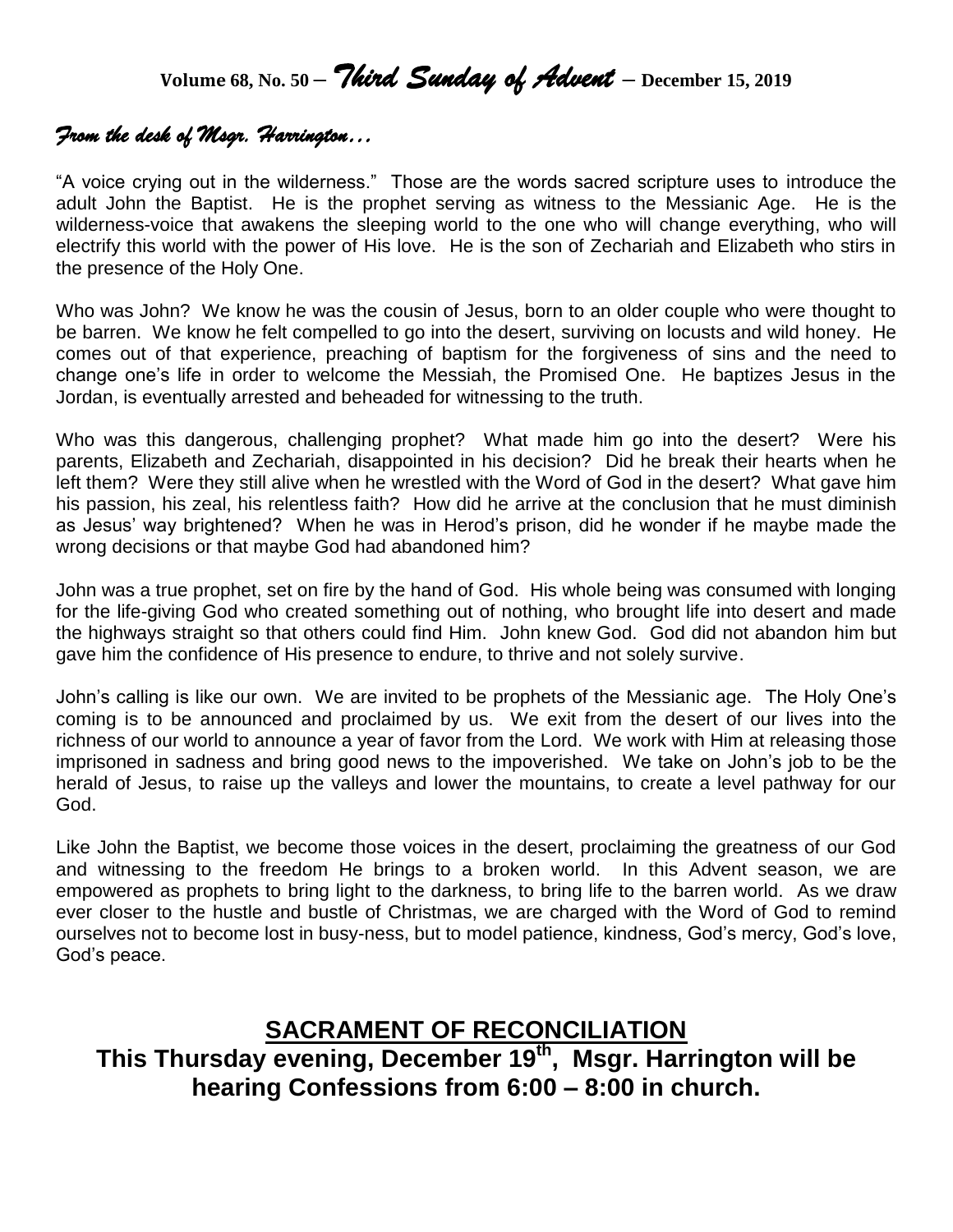## **POPE FRANCIS' INTENTIONS –**

**DECEMBER - The Future of the Very Young** That every country take the measures necessary to prioritize the future of the very young, especially those who are suffering.

#### **OFFERTORY COLLECTIONS – December 08, 2019**

| <b>REGULAR</b>                   | \$7211.47 |
|----------------------------------|-----------|
| <b>GOAL</b>                      | \$9000.00 |
| Maintenance & Repair Fund        | \$85.00   |
| Poor & Needy                     | \$310.00  |
| <b>Christmas Flowers</b>         | \$180.00  |
| <b>ICONS (Thanksgiving Day)</b>  | \$5.00    |
| <b>OCS Foundation</b>            | \$10.00   |
| <b>Religious Retirement Fund</b> | \$430.00  |
| <b>BSA</b>                       | \$20.00   |
| Immaculate Conception            | \$489.00  |
|                                  |           |

Thank You for Your Generosity!

#### **2nd Collection**

**12/15/19** – Bishop's Services Appeal **12/22/19** – No 2<sup>nd</sup> Collection

#### **REMINDERS FOR THE WEEK Sun. – 12/15**

- **Mon. - 12/16 6:00pm** Rosary @ Lafleur Monument **6:00pm** Bible Study
- **Tue. - 12/17 6:00pm** Come, Lord Jesus!
- **Wed. - 12/18**

| 6:00am | <b>TMIY</b>          |
|--------|----------------------|
| 5:00pm | Come, Lord Jesus!    |
| 5:15pm | Come, Lord Jesus!    |
| 6:00pm | OC Christmas Program |

- **Thu. - 12/19**
- **Fri. - 12/20 – Office Closed 1:30pm** Christmas decorating
- **Sat. - 12/21**

**8:00am** Mass in Valentin Hall

**\*The Rosary is prayed immediately following each Weekday Mass.**

# **READINGS FOR FAITH SHARING**

### **3rd Sunday in Advent**

| <b>Isaiah 35:1-6a, 10</b> | The desert will bloom.        |
|---------------------------|-------------------------------|
| Psalm 146                 | "Lord, come and save us."     |
| <b>James 5:7-10</b>       | Be patient like a farmer      |
| waiting for spring.       |                               |
| <b>Matthew 11:2-11</b>    | In prison, John received word |
| of the coming of Christ   |                               |

Isaiah sings a song of rebirth today, describing Israel after the exile. Flowers bloom, disabilities are healed, sorrow turns to joy. The letter of James counsels us to be patient during this transformation. In the Gospel, Jesus reminds John's disciples that he has done just what Isaiah prophesied. What's more, the kingdom of heaven promises greatness for all. As we listen to God's word, let us rejoice, for we know that God is with us.

### **PRAY FOR OUR SEMINARIANS**

**-Michael Vidrine** St. John, Melville<br>**-Trey Fontenot** Sacred Heart of J Sacred Heart of Jesus, VP **-Garrett Broussard** OLOGC, LC Father, in your plan for our salvation you provide shepherds for your people. Fill your Church with the spirit of courage and love. AMEN.

### **PRAY FOR A PRIEST EACH DAY**

| <b>Sunday, 12/15</b> | Fr. Ambrose Akalawu, SSJ |
|----------------------|--------------------------|
| <b>Monday, 12/16</b> | Fr. Matthew Barzare      |
| Tuesday, 12/17       | Fr. Herbert Bennerfield  |
| Wednesday, 12/18     | Fr. Lloyd Benoit         |
| Thursday, 12/19      | Fr. C. Paul Bergeron     |
| <b>Friday, 12/20</b> | Fr. Donald Bernard       |
| Saturday, 12/21      | Fr. Conley Bertrand      |

Eternal Father, we lift up to You, these and all the priests of the world. Sanctify them. Heal and guide them. Mold them into the likeness of Your Son Jesus, the Eternal High Priest. May their lives be pleasing to You. In Jesus' name we pray. AMEN

## **AFTER MASS SOCIALS**

**Each Sunday, following the 8am and 10am Masses we gather in the South Sacristy of the church for coffee & donuts and FELLOWSHIP! Everyone is welcome! Please use the outside entrance near the southeast corner of the church. Please do not enter through the sanctuary. Please, NO FOOD in any other area of the church.**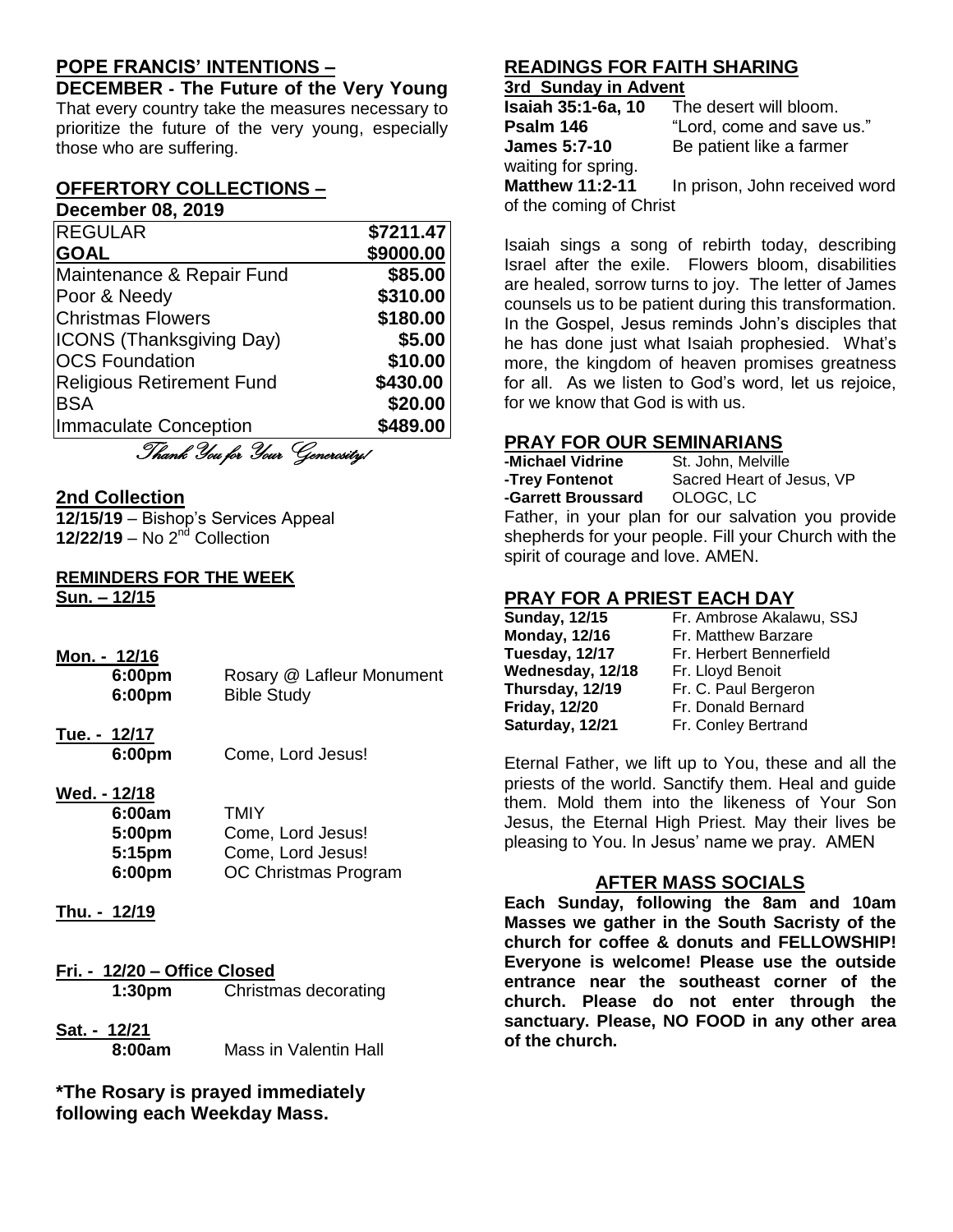## **MASS INTENTIONS**

#### **Saturday, December 14**

**4:00pm** Charles F. Going & Wm. Hatch Families; Patrick Murray Labbe; Frank & Marguerite Miller; Mercedes A. & Scott A. Henry; Ross Hulin; Robert (Bob) Chachere; Rita Hargroder; Madelyn McKinney; Billie, Derbes & Hilda Soileau; Willard "Bubba" Andrepont; Kermit Christ; Come, Lord Jesus Groups; Deborah

Ann Bertinot; Special Intention; Neal Whipp Family & Fr. Joseph C. DeLuca; Shirley Myers Kewley; Leroy & Elia Huguet; Herbert & Essie Oge; Norris Leger, Toby & Winnie Lalonde & Family

#### **Sunday, December 15**

**08:00am** James Robin and deceased family members; M/M John, John Jr., Jacob & Michael FaKouri; Raye H. Venable, Lillian M. & Curtis Hooks Sr.; Bernel, Arthur & Eva Fontenot Murphy Lanclos Sr.; Lorrina & Zeb Guillory; James E. Martin; Youle, Therese & John Ray Fontenot and Martin J. St. Amand

**10:00am** Nita & J. Y. Bordelon Sr.; William "Billy" H Jarrell, Jr.; M/M Ezra Martin & Denise Hull,; Carol, Joyce & Baby Ortego; Malcolm "Slick" & Margaret Martin; Conrad O. Martin Family; Guise Tran Ho; The Sick & Dying; Lee & Beverly Faul & Mark Capone Jr.; M/M Emillian Bodin & Joyce Lagrange; Souls in Purgatory; Jeanette & Burton Charles; Rounie Reed Beaugh; M/M Lee Martin, Jon Martin & Loray Martin Bertrand & Rita Darby; Kermit Christ; Stephen Taylor;

Lawrence Kelly & Darius & Zetta Deville; Harriet H. Doucet

**5:00pm** St. Landry Church Parishioners **Monday, December 16**

**12:05pm** Nita & J. Y. Bordelon Sr.; Bernel Fontenot (DA); Tina Faul(BD) & Family

#### **Tuesday, December 17**

**12:05pm** Thomas B. Schexnayder; Nita & J. Y. Bordelon Sr.

#### **Wednesday, December 18**

**12:05pm** Nita & J. Y. Bordelon Sr.; James & Brett Fruge (DA); A. B. Courvelle Sr. (DA); Gladys Mazerole

#### **Thursday, December 19**

**12:05pm** Deacon John (BD) Miller & Family; Nita & J. Y. Bordelon Sr.; Souls In Purgatory

#### **Friday, December 20**

**12:05pm** Pat & Ron Dupuis (WA); Nita & J. Y. Bordelon Sr.

#### **Saturday, December 21**

**08:00am** Nita & J. Y. Bordelon Sr.

# **PRAYER INTENTIONS**

Laurey Andrus, Rena Mae Angelle, Dannie Ardoin, Brenda & Dennys Baird, Camden Barnard, Eric Baquet, Mona Bernard, Rada Bono, Derek Bourque, James Buford Bergeron, Paula Bienvenu, Robert Bienvenu, Elaine Billeaudeau, Marty Billeaudeau, Randy Bordelon, Ricky Bordelon, Alexandra Boudreaux, Mildred D. Boudreaux, Eden Broussard, Tammy Broussard, Nico Campbell, German Cardoza, Ronnie Collette, Betty Cormier, Leroy Darbonne, Glenda G. Darbonne, Christopher Darby, Angie Dejean, Barbara Dopson, Lee Dubuc, Wanda Dupre, Glyn Durio, Willie Mae Emonet, Johnny Fontenot, Brandon Fuselier, Glenda Gaudet, Albert Going, Robert Going, Jr., Sarah Groth, Amelia Guillory, Gabrielle Hanson & Family, Norma Hargroder, Jeanette Harville, Carol Hebert, Scott Hebert, Eva Herbert, Corrace Hollier, Yola Huckaby, Rosalie Jackson, Bryan Fontenot, Jo Ann Jones, Leon Khan, Charles Kenneth Lalonde, Sr., Vergie Lanclos, Lisa Leblanc, Jenny Ledoux, Ronald Leger, Ronnie Leger, Sawyer Leger, Paul Leleux, Judi Lucito, Cassandra Marceaux, Malcolm Marcus, Kathy Martin, Verna Martin, Heather E. Matt, Sidney Matt, Taylor Morales, Glenda Moreau, Kenny Moreau, Larry Moreau, Catherine Ned, Julia Ortego, Gene Paillet, Mary Paillet, Belle Pitre, Glenda Pitre, Michelle Poulet, Butch Richard, Gerald Roy, Emery Richard, Jessie Richard, The Keith Richard Family, Geneva Scallon, Pap Roy, Betty Slaughter, Jason Sonnier, Elaine Soileau, Ronald Speyrer. Fred Stafford, Andrew Stelly, Audrey Stelly, Andrew Tarleton, Richard Tatman, Ervin Thibodeaux, Margaret Thibodeaux, Brett Walker, Augustine Wilson, Brad Woodel, Evelyn Wyble, Caleb Zachary

**(It is diocesan policy that we must have permission from any individual that is to be placed on the list of intentions prior to their name being listed.)**



Joy!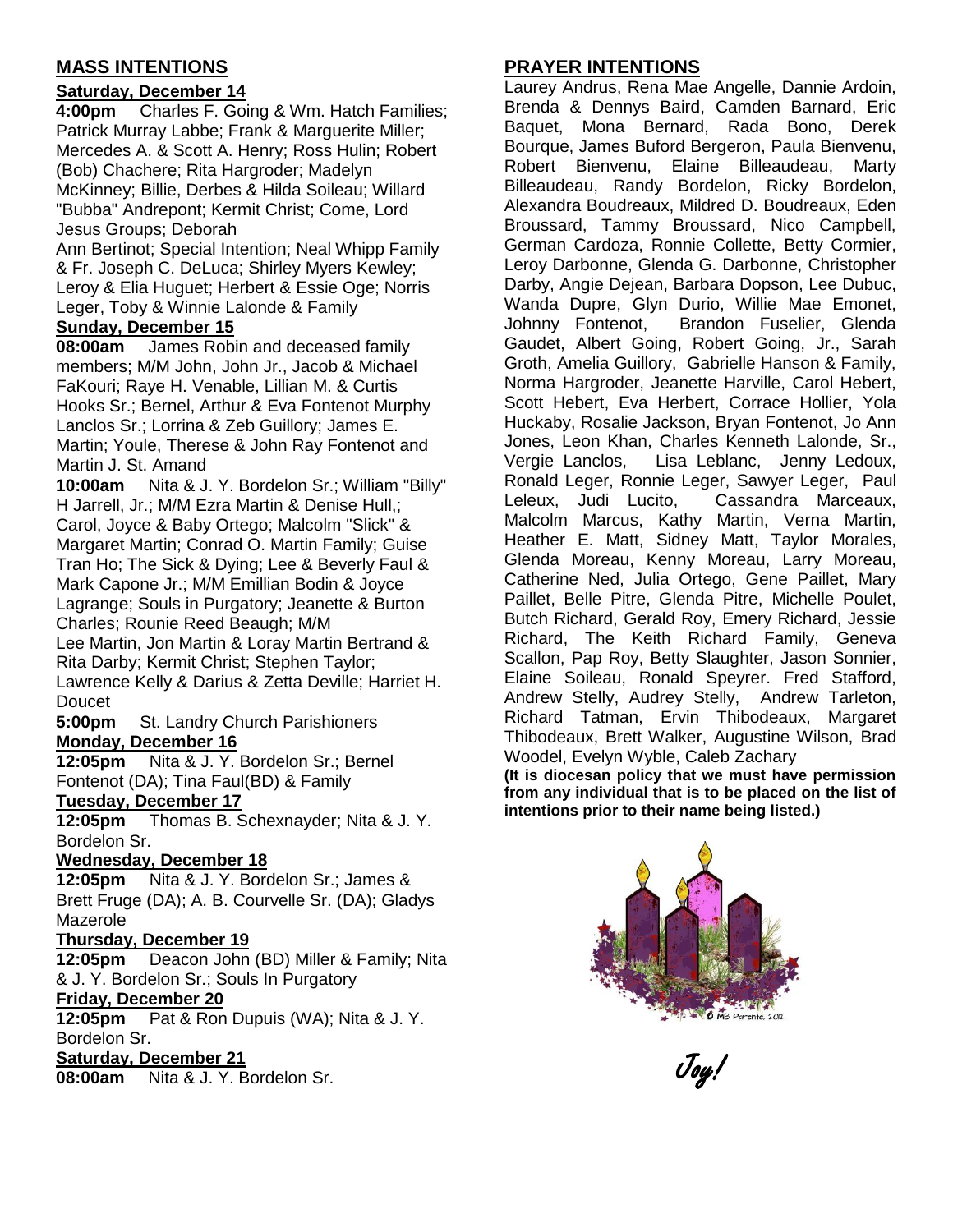### **BULLETIN DEADLINES**

**The deadline for information (including Mass Intentions) for the Bulletin of December 22nd AND December 29th is THIS MONDAY, December 16th at noon.** 

#### **HOLIDAY MASS SCHEDULE**

- **Christmas Eve – 4pm – With Children's Procession**
- **Christmas Eve – 6pm Vigil Mass**
- **Christmas Day – 9am Mass**
- **Mary Mother of God (12/31) – 4pm**
- **Mary Mother of God (01/01) – 9am & 5pm**

### **HOLIDAY HOURS**

**Our office will be closed the week of December 23rd – 27th and will close at Noon on December 31st – January 1 st. If there is an emergency please call 942-6552 and follow the prompts. All calls will be returned in a timely manner!**

## **1 st COMMUNION & CONFIRMATION**

**Registration is now open for both 1st Communion (2nd Graders) and Confirmation (11th graders). Registration forms can be picked up at Valentin Hall OR printed from the church's website StLandryCatholicChurch.com and turned in to the office at Valentin Hall. Classes will begin for both programs in January 2020.**

#### **OPELOUSAS TRI-CENTENNIAL**

**In the year 2020 we celebrate the tri-centennial year of the founding of the city of Opelousas! To kick-off the celebration, an ecumenical prayer service will be held here at St. Landry on January 6th beginning at 6pm. All are invited to participate!**

#### **HOLY LAND PILGRIMAGE**

**Pilgrimage to the Holy Land before Advent 2020. Perfect timing for a life-changing faith trip! Nazareth, Bethlehem, Cana, Mt. Tabor, Jerusalem, the Dead Sea and much more. Don't just see it --- experience it. Scriptures and the Mass will be far more meaningful afterwards. It's a trip you'll treasure the rest of your life! (Nov 2-11, 2020) Save \$300-1200 over similar trips that offer less! Space is limited, so act now. Discounts for those who sign-up soon. For more info, contact Mark Wyble at 816-233- 8427 or [religiousramblers@gmail.com.](mailto:religiousramblers@gmail.com)**

#### **ENGAGED ENCOUNTER**

**Spend a weekend away from the cares and distractions of everyday living. Attend a Catholic Engaged Encounter Weekend. The weekend is open to any engaged couple wanting to prepare for a deeper more meaningful life together in a marriage recognized by the Catholic Church according to its Church law. Upcoming weekend dates are January 10-12, March 6-8. For cost of weekends, other dates, and to learn more, visit our website at www.ceelafayette.org or contact Paul & Carolyn Trahan at (337)254-8947 or (337)898-9257, or [cee.trahan@gmailcom.](mailto:cee.trahan@gmailcom)**

### **DOLL & TOY FUND!**

**Christmas is a joyous time of the year. That is the reason members of the Catholic Daughters, Court St. Landry #119, are sponsoring their annual Christmas toy drive. We are hoping to help provide toys to families who might find it difficult to buy gifts for their children this Christmas. Beginning the first week in December, we will begin collecting new, unwrapped toys which can be placed under the Christmas tree at the front entrance of the church, or in the wrapped boxes at the side entrances of the church. (Please keep in mind older children as well). If you would like to make a monetary donation, checks can be made out to Doll & Toy Fund and mailed to 176 Rue Savanna, Opelousas, LA 70570. For more Information, please call Janis Courvelle at 337- 789-0971.** 

#### **KC SCHOLARSHIP!**

**The Knights of Columbus Council 1173 is currently accepting applications for the Catholic Youth Leadership Award (CYLA). This is a scholarship program for students in 12th grade. Applicant must be a member of St. Landry Catholic Church. The application deadline is January 15, 2020. For more information, please contact Joshua Soileau at (337) 912-5812.**

#### **PRIESTS V. SEMINARIANS**

**Join us as the Runnin' Revs take on the Slammin Sems in the 14 th Annual basketball game between the Lafayette Diocesan priests and seminarians. This popular, fun-filled, family event helps promote and support priestly and religious vocations. Tip-off is at 6:30pm on Monday, 12/30/19 at Cathedral-Carmel School Gymnasium, 848 St. John Street, Lafayette. Doors open at 6 pm.**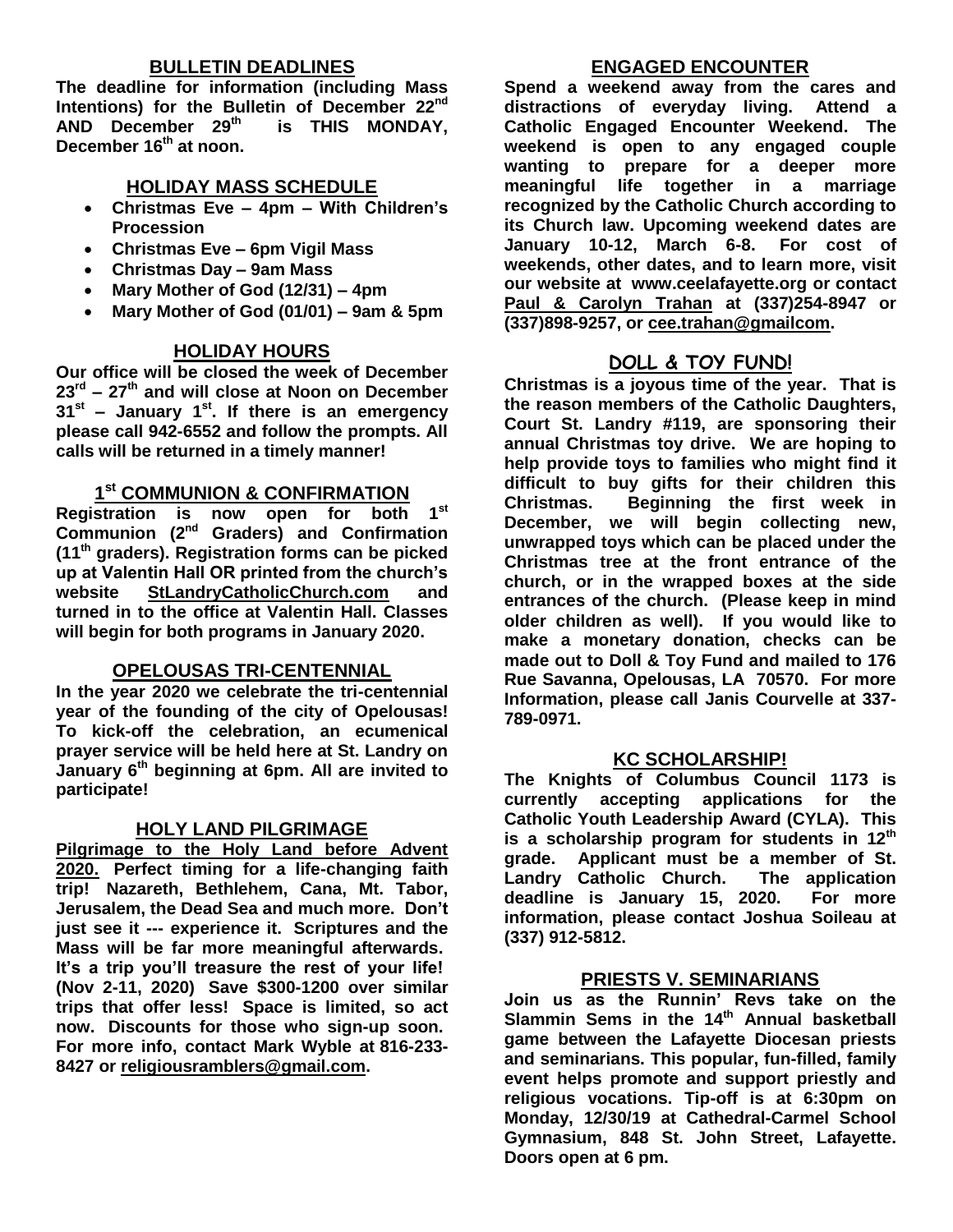## **EXTRA – ORDINARY MINISTERS**

**December 21/22**

**Saturday – 4:00pm Altar Servers:** Mark & Joseph Wilkes **Extra-ordinary Ministers of the Eucharist:**  Carl & Nelda Villery, Charlie Roy, Derek Faust **Reader:** Charlie Roy

#### **Sunday – 8:00am**

**Altar Servers:** Leigh Labrie, Beau & Ethan Stelly **Extra-ordinary Minister of the Eucharist:** Janise Kidder, Jackie Harbour, Phyllis Guidry **Reader:** Dwight & Christine Ledoux **10:00am**

**Altar Servers**: Sam Chachere, Hieu & Jacob Tran **Extra-Ordinary Ministers of the Eucharist:**

Larry Moreau, Jackie Keyes, Joe Blumrich, Carolyn Jarrell

**Reader:** Nancy Briley, Chris Briley **5:00pm** 

**Altar Servers:** Mark & Myles Collins **Extra-ordinary Ministers of the Eucharist:** Marcelle Abshire, Jane Savoy, Kim Lajack, Emily **Thibodeaux** 

**Reader:** Irene Soileau

#### **OCS CORNER**

**OCS students will be taking mid-term exams this week and will break for the Christmas holidays on Friday. Please keep them in your prayers.**

**In less than two months, our always anticipated dinner and auction event will be held on FRIDAY, Feb. 7, in the Opelousas Civic Center. New to this year's evening will be "live music" for everyone's entertainment. Mark your calendars!**

**OCS thanks all who helped with the charity drives held recently in an effort to carry out our mission "To Know, Love and Serve God" … the food drive by the Cathletes group; the toy drive by the Junior Beta Club; and the drive for blankets, coats, and gloves by the School Senate.**